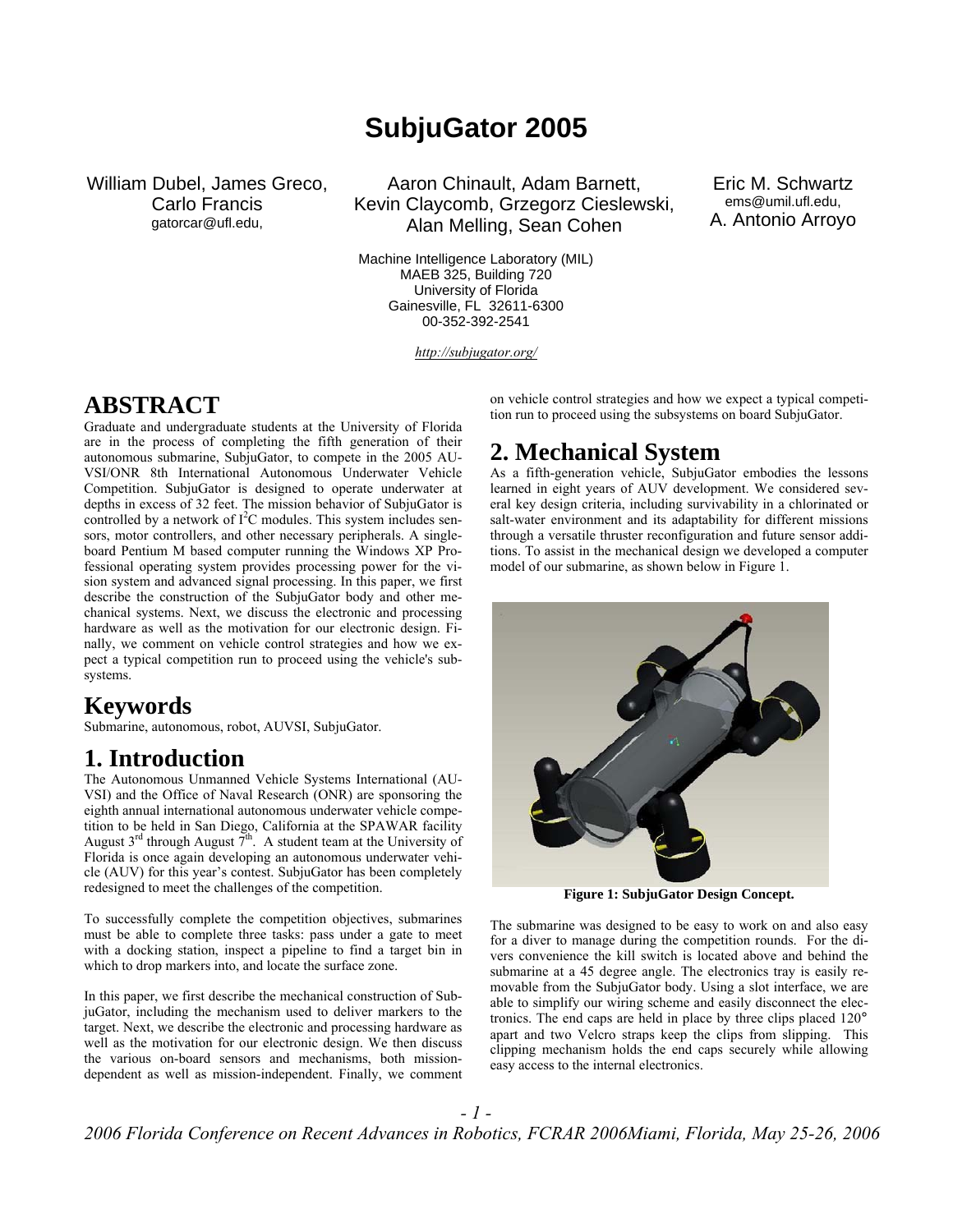Blending composite materials with a pressure case design, Subju-Gator is a compact submarine that fits in a 24" x 18" x 18" box and weighs less than 40 pounds.

### **2.1 Body**

The central core of the body is a 6" by 17", polycarbonate tube. This gave us an inexpensive, waterproof, and lightweight housing that provides a clear front and bottom for downward and forward looking cameras. To complete the pressure case, a rear end cap is made from PVC and a front end cap is made of acrylic. Hard points and carbon fiber mounting plates support the thrusters and external peripherals.

Two thrusters positioned in line with the body provide the submarine with forward and rearward thrust. These two thrusters will also provide yaw control. The three downward thrusters provide the thrust to submerse the submarine and also provide the pitch and roll control. The five thruster configuration (see Figures 1 and 2) was chosen to provide control in all directions, as well as simplify the programming of the PID (Proportional Integral Derivative) controller. Each thruster can be individually controlled to thrust in either direction with a range of output power.



**Figure 2: Platform body and thrusters** 

### **2.2 Motors**

All five motors are Seabotix SBT150 sealed thrusters with 3" diameter propellers. At 24V these thrusters provide 6.4 lbs of thrust and require up to 80 watts. Each thruster weighs 1.5 lbs, adding 7.5 lbs to the total weight of the submarine. The thrusters are rated for a depth of 500 feet, and feature integrated leak detectors and current limiters. For safety, each thruster is shrouded to prevent accidental blade contact.

### **2.3 Through-hull connections**

All of SubjuGator's through-hull connections use SeaCon ALL-WET split series wet mate-able connectors. A kill switch is implemented with a Gianni hermetically sealed push-pull switch that disconnects power from the thrusters and initiates a software motor kill routine. A serial line and connections for the hydrophones are also accessible.

To keep the analog signal lines short, the hydrophone amplifier and acquisition board is mounted externally.

## **2.4 Interior layout**

A carbon fiber shelf fitted against the polycarbonate body provides support for all the internal electronics and power. The heavy batteries and are stowed under the shelf to provide a self-righting center of gravity for the submarine, making SubjuGator inherently stable. Electrical connections terminate at connectors on the back end cap of the submarine (see Figure 3) for efficient removal of the electronics shelf.



**Figure 3: Through-hull electrical connections** 

### **2.5 Marker dropping mechanism**

The dropping mechanism was designed to safely carry and deliver two markers to the active target and release them when the target is detected. The markers selected for use on SubjuGator are steel bearings with a diameter of  $1.500 \pm .0002$  in. A spherical shape was chosen to simplify the dropper mechanism design and loading procedure.



**Figure 4: Ball dropper holding tube**

The dropping mechanism is mounted externally on the bottom of the submarine. The mechanism is actuated by a solenoid that frees the steel bearings. Throughout the mission, the mechanism carries the markers within a machined aluminum holding tube (see Figure

*- 2 - 2006 Florida Conference on Recent Advances in Robotics, FCRAR 2006Miami, Florida, May 25-26, 2006*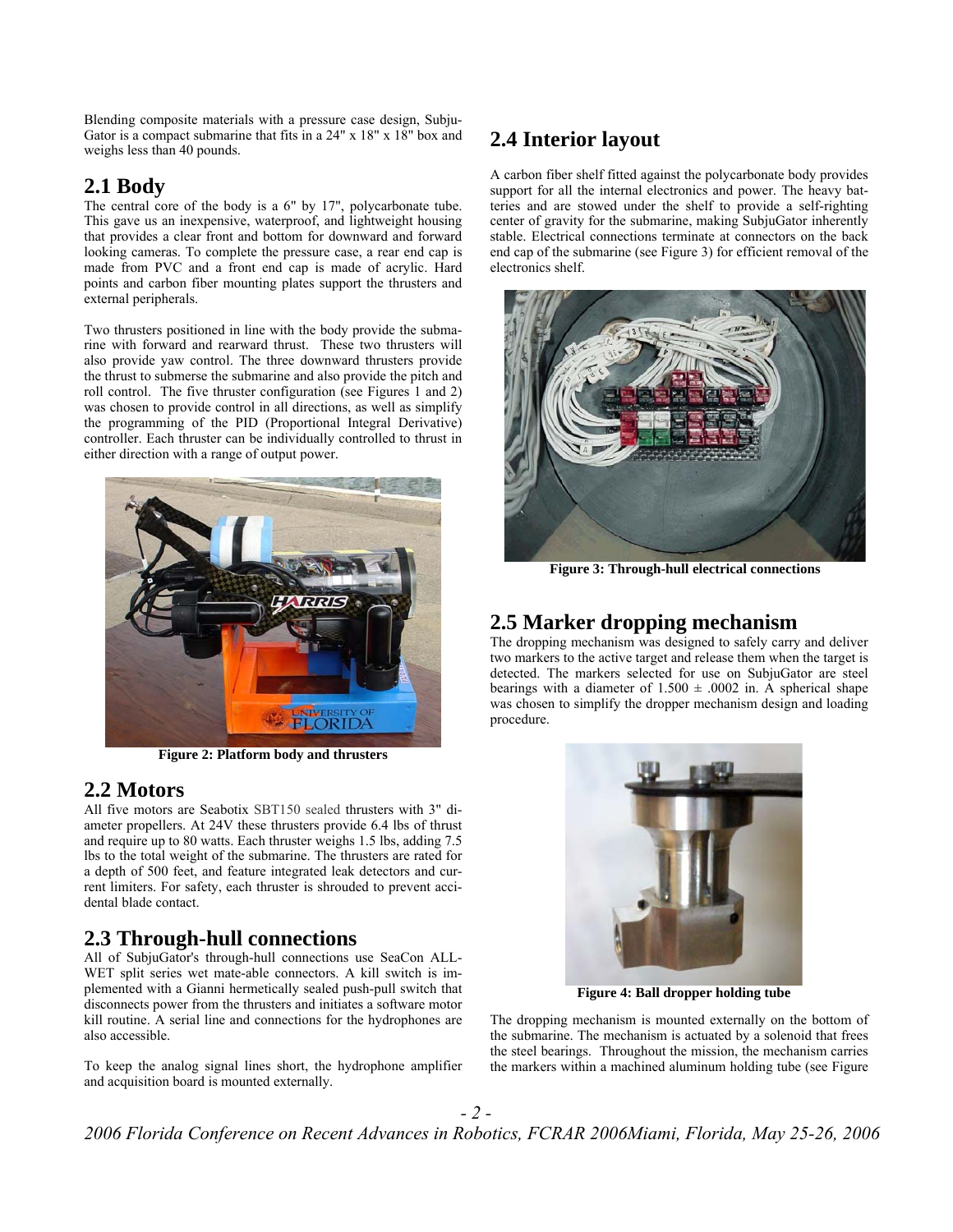4). When the target is detected, the solenoid is activated, pulling a pin that allows the markers to fall onto the target.

## **3. Electrical System**

The electrical system of our submarine consists of batteries, computing resources (x86 microprocessor and microcontrollers), and various sensors that provide environmental feedback to the vehicle. In this section, we describe each of the robot's subsystems in further detail.

### **3.1 Power supply**

SubjuGator uses four PolyQuest 14.8V, 4Ah lithium polymer battery packs to power the thrusters and electronics. Each pack is made from four 4Ah lithium polymer cells connected in series. Lithium polymer chemistry batteries are preferable over other battery chemistries because of their higher energy density and lower cell count. Each pack is rated to continuously source 48A; since the submarine will draw a maximum of only 20A, the batteries will produce a very linear voltage until the packs run out. This will allow the submarine to provide the same performance throughout the life of the battery.

For the drive system, SubjuGator uses three of the 14.8V, 4Ah lithium polymer batteries connected in parallel. This provides the submarine with a 14.8V, 12Ah battery for the thrusters. The worst case run time of the submarine is estimated to be 36 minutes; each of the five thrusters will draw 4 amps maximum, producing a 20A maximum current draw.

The submarine uses a single 14.8V, 4Ah lithium polymer battery to power the electronics system, including the networked sensors and single board computer.

### **3.2 Computing**

The various tasks of the computing system on SubjuGator demand different approaches. The vision system requires a powerful processor to perform real-time scene analysis. Thus, an Advantech PCM-9380 Pentium M 3.5" embedded single-board computer is implemented for on board processing. We decided that the Windows XP operating system along with Matlab 7 would make the easiest and quickest development environment. The subsystems and sensors of the AUV are integrated using Atmel AVR microcontrollers. The microcontrollers make higher level decisions and control analog and timing related interfaces.

#### **3.2.1 Microcontrollers**

The core of the SubjuGator computing system is a network of about nine I<sup>2</sup>C interfaced ATmega8 modules. The ATmega8 eight-bit microcontrollers have a multitude of peripheral capabilities that lend themselves to easy implementation of sensor and control units. Each microcontroller has a specific task such as controlling a motor, reading a compass, or as an interface to the PC (The architecture for our system can be seen in Figure 5). This distributed system allows for circuit/software problems to be quickly isolated and thus debugging is much easier than in a conventional centralized system.

The only sensors not integrated directly to the microcontrollers are the cameras and the hydrophones (which require preprocessing to obtain the desired information).



**Figure 5: System Architecture** 

#### **3.2.2 Altera FPGA**

An Altera Cyclone EP1C3T144 FPGA serves as the hydrophone data acquisition device. For further information on the hydrophones, please refer to Section 3.4.2.

#### **3.2.3 Image processor**

Image processing is handled by an on-board SBC (Single Board Computer). The Pentium M based 1600MHz board has 1GB of RAM, 60GB hard drive, USB 2.0, and runs Windows XP Professional. The 5.75" inner diameter of the submarine and the computationally intensive computer vision algorithms influenced the decision to go with the Advantech PCM-9380.

#### **3.2.4 Wireless system access**

A communications interface between a base station and the vehicle utilizes a wireless Ethernet (802.11b/g) connection with up to a 54Mb/s data path. We are using a USB to 802.11b wireless solution. This allows remote access to SubjuGator's computer, FTP, and simultaneous programmer access for parallel code development and debugging. Wireless access is only reliable when the vehicle is surfaced.

Near surface testing of the submarine is performed by remote operation through software running across the wireless link. By viewing the real-time sensor data, we can tune most aspects of the submarine's intelligence and control, including PID coefficients and arbiter modes.

*- 3 -*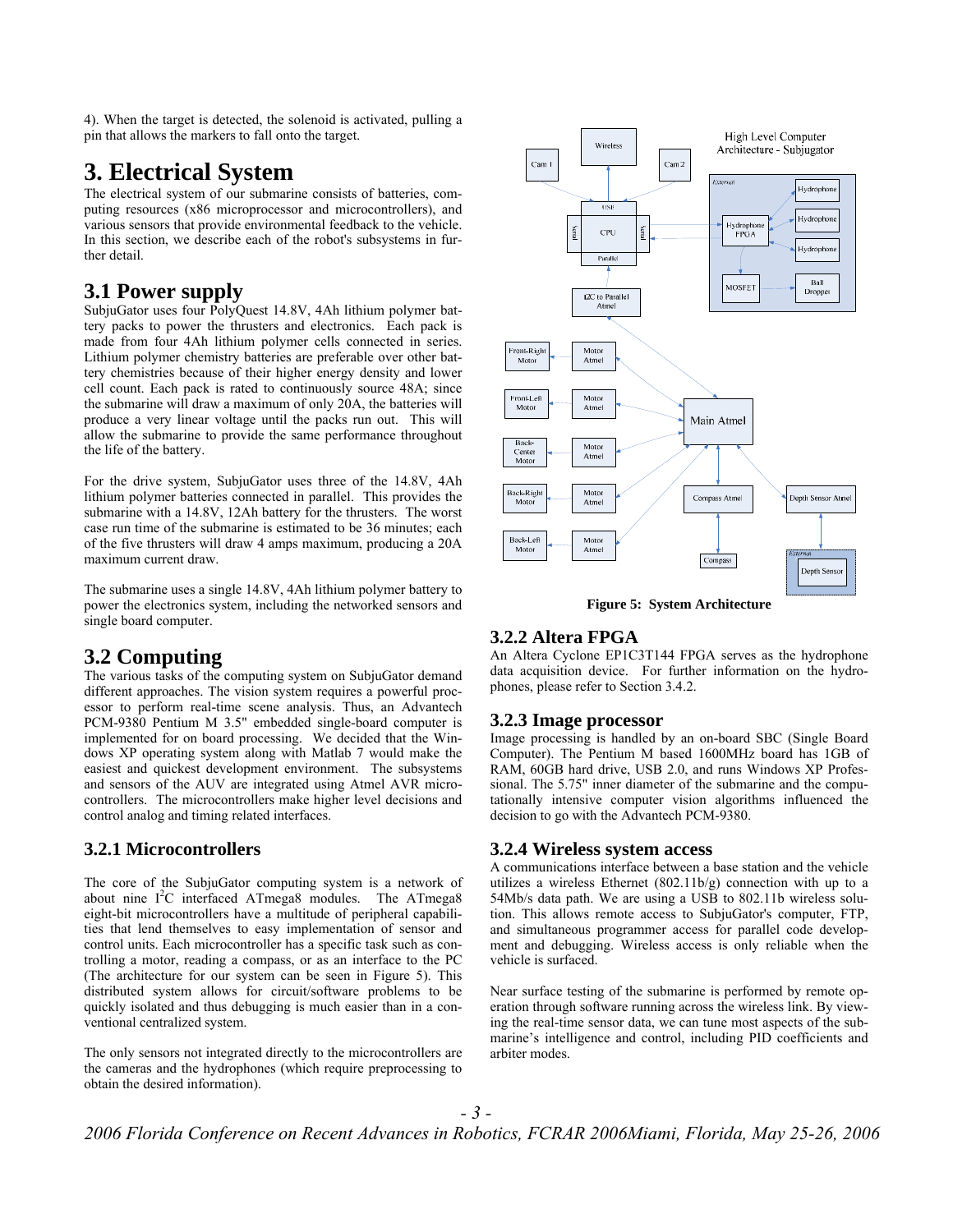#### **3.3 Navigational sensors**

For even the most basic operation, an AUV must be able to maintain a heading, depth and attitude. Regardless of mission specific operations these sensors provide basic AUV control.

#### **3.3.1 Digital compass**

SubjuGator uses a TCM5 compass (see Figure 6) from Precision Navigation. With a triaxial magnetometer and a microprocessor, this compass generates heading, tilt and roll information throughout its operational range. This sensor interfaces with a serial port on an Atmel microcontroller.

The compass provides a set of outputs that, when combined with a subset of the desired parameters, determine some of the error inputs to the PID controller.



**Figure 6: Precision Navigation TCM5 Compass** 

#### **3.3.2 Depth sensor**

Depth measurements are gathered with a Measurement Specialties MSP-300 series pressure sensor. This sensor is rated to 100 PSI, with a rated accuracy of  $+/-$  .25 PSI, and outputs an analog voltage between 1 and 5 volts. This translates to a depth resolution of +/- 2 inches. The depth sensor interfaces with an A/D converter on an Atmel microcontroller. This is used as an error input to the PID controller.

### **3.4 Mission-specific sensors**

**To** complete the mission objectives, submarines will need sensors specific to each of the three tasks. SubjuGator will use a compass to pass under a gate and point in the general direction of the docking station. Computer vision is used to find the docking station. The first task is completed by pushing over the omni-directional light source that represents the docking station.

The vision system is again used to inspect a pipeline to find a target bin. To complete the second task, the submarine needs to drop its markers into the target bin. The pipeline is represented by orange PVC panels and the target bin will be found as a 12" square black box inside a white amorphous shaped area.

Finally, for the third task, SubjuGator will use its hydrophone system to locate the surface zone where the submarine will surface.

The surface zone is marked by an acoustic pinger resonating at a specific frequency every couple seconds.

#### **3.4.1 Computer vision system**

The on board SBC takes in video feeds from two USB cameras. Both cameras are mounted inside the transparent pressure case. One camera is mounted behind the clear acrylic end cap and the other is mounted in the back of the sub facing directly down.

We use simple thresholding algorithms to detect the flashing light on the docking station.

The light source normally flashes at three Hz; when docked, the frequency changes to seven Hz. The submarine steers toward the docking station until it detects a change in the frequency of the light source.

After docking with the light source, the submarine searches for the pipeline. Finding the pipeline requires a more robust vision algorithm. In testing we found image noise and scene complexity to be a problem with underwater image analysis. To address this, we begin by pre-filtering the image with Perona and Malik's nonlinear diffusion filter. [2] This simplifies the image by removing texture and noise while preserving strong edges. Figure 7 shows both an original test image and the diffusion filtered image.



**Figure 7: Original image (left) and nonlinear diffusion filtered image (right).** 

Linear diffusion is analogous to the physical process of diffusion. This is modeled in the heat equation,

$$
\frac{\partial H}{\partial t} = \nabla \cdot (\mathbf{d} \nabla H),
$$

where H is the concentration (temperature) and d is the diffusivity (thermal conductance).

(1)

(2)

(3)

In nonlinear diffusion, the diffusivity becomes a function of the concentration gradient,

$$
\frac{\partial H}{\partial t} = \nabla \cdot ((d \nabla H) \nabla H),
$$

where the diffusivity equation, d, is defined as

$$
d\nabla H = 1 - \exp\left(\frac{-C_m}{\left(\frac{\nabla H}{\lambda}\right)}\right).
$$

The constant Cm is automatically calculated for each value m to make the flux ascending for  $x < \lambda$  and descending for  $x \ge \lambda$ . The

*2006 Florida Conference on Recent Advances in Robotics, FCRAR 2006Miami, Florida, May 25-26, 2006*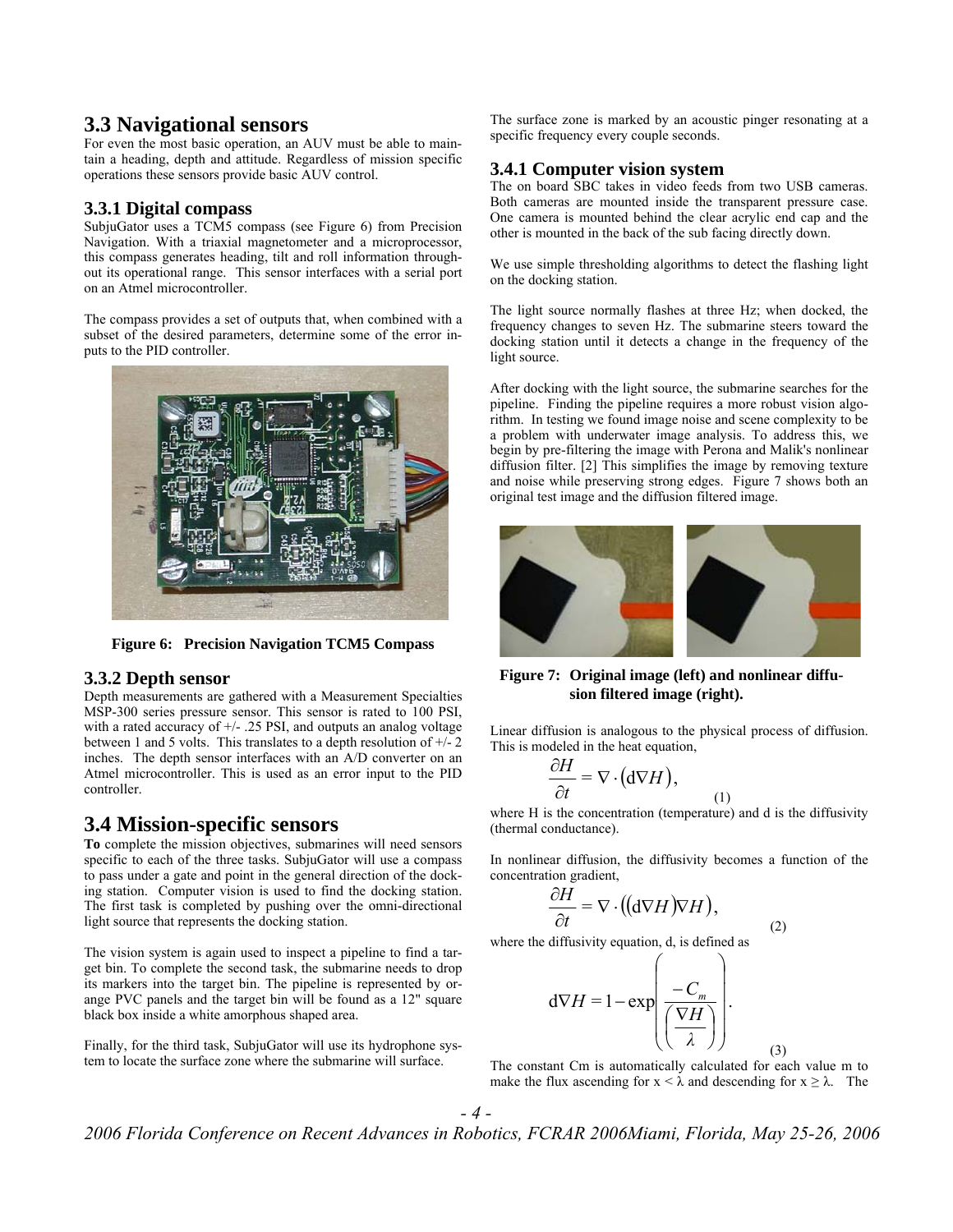only free variables are  $H$ ,  $\lambda$  and m. As  $H$  is the image gradient, only two parameters need to be set:  $\lambda$  and m.

After pre-filtering, the image is characterized using a Gaussian Mixture Model (GMM),

$$
p(x|\theta) = \sum_{k=1}^{n} w_k N(x, \mu_k, \Sigma_k).
$$

where n represents the number of Gaussians in the model,  $\mu$  the mean,  $\Sigma$  is the variance, and w is the weight of the kth Gaussian component.

The multi-dimensional Normal function, N, is defined as,

A GMM is trained for each of the three major classes to be en-

$$
N(x, \mu, \Sigma) = \frac{1}{2\pi |\Sigma|^{\frac{D}{2}}} exp(-\frac{1}{2}(x - \mu)^{T} \Sigma^{-1} (x - \mu)).
$$

countered in this stage of the competition: Water/pool floor, pipeline, and break in the pipeline. While the training of a single Gaussian can be done using Maximum-Likelihood Estimation, multiple Gaussians have no closed-form solution and require the EM (Expectation-Maximization) Algorithm to iterate to a solution. The EM algorithm guarantees the convergence of the models parameters,  $θ$ , to a local maximum.[1]

The GMMs generated in training are then continuously evaluated during the mission. Once the pipe object is found, it is followed until the break in the pipe is located using the same procedure. The sub then attempts to lower itself to an appropriate depth to drop the markers.

#### **3.4.2 Hydrophone System**

The hydrophone system consists of four basic stages that aid in obtaining and processing the signals transmitted by a target's pingers. These stages are:

- 1. Hydrophones
- 2. Amplifier/Filter<br>3. FPGA
- FPGA
- 4. Processing in MATLAB

The hydrophones provide a means with which to detect acoustic vibrations in the water, such as the signals transmitted by the pingers corresponding to the surface zone. SubjuGator utilizes three hydrophones mounted in an isosceles-triangle configuration to create the geometry needed to identify the direction from which the received signals originated. When the hydrophones detect a transmission from a pinger, they are only capable of producing a signal ranging from 50 mVp-p to 200 mVp-p, depending on the strength of the pinger's signal.

#### **3.5 Solenoid**

A solenoid is mounted with the ball dropping mechanism outside the submarine on a platform. The purpose of the solenoid is to retract a rectangular pin, actuating the marker dropping mechanism and releasing the markers onto the target. The dropping mechanism and markers are discussed in section 2.5.

The solenoid is triggered by a transistor circuit. When the circuit receives a logic high signal from the FPGA controller, the signal activates a transistor which grounds the solenoid and allows current to flow. The solenoid in turn actuates the dropping mechanism to drop the markers onto the target.

## **4. Vehicle control and strategy**

#### **4.1 PID controller**

Control of the submarine is implemented using a proportional, integral, derivative (PID) based controller. This general control technique is used in four independent PID algorithms that calculate compensator values for four different degrees of freedom. These are pitch, roll, depth, and yaw for which feedback is attained through the depth sensor and compass unit. The controller a value for each thruster based upon the relevance that each compensator has towards the thruster's effect upon the submarine. This relevance is determined by internal gain settings defined during testing. Each motor is independently affected by each of the four degrees of freedom giving the submarine full autonomy to navigate into any direction or position.

The continuous equation is converted to its discrete-time equivalent and the errors are calculated from the difference between the current and desired heading, pitch, and depth, using the following equation:

$$
m(t) = K_p e(t) + K_i \int_0^t e(\tau) d\tau + K_d \frac{de(t)}{dt}
$$

In the above equation,  $m(t)$  represents the motor value and  $e(t)$ represents the error at time step t. The individual gains (Kp, Ki, Kd) are tuned through repetitive testing at various depths and operating conditions. For each of our possible speed and depth range configurations, we maintain a separate set of control parameters. These parameters are determined through experimentation and simulation. (Figure 8 shows the submarine in the water during the tuning of these control parameters.) The PID controller was initially designed in MATLAB and ported to the ATmega series microcontroller for control in the submarine.



**Figure 8: Testing the PID control of SubjuGator** 

Depending on the mission task, the error inputs for the PID control are determined by the arbiter. For example, during the docking task, the computer vision algorithm will determine the error input for the PID control, along with the depth, pitch, and roll sensors. During the surface zone mission task, the hydrophone processing error would be input to the PID control in place of the vision processing error.

*2006 Florida Conference on Recent Advances in Robotics, FCRAR 2006Miami, Florida, May 25-26, 2006*